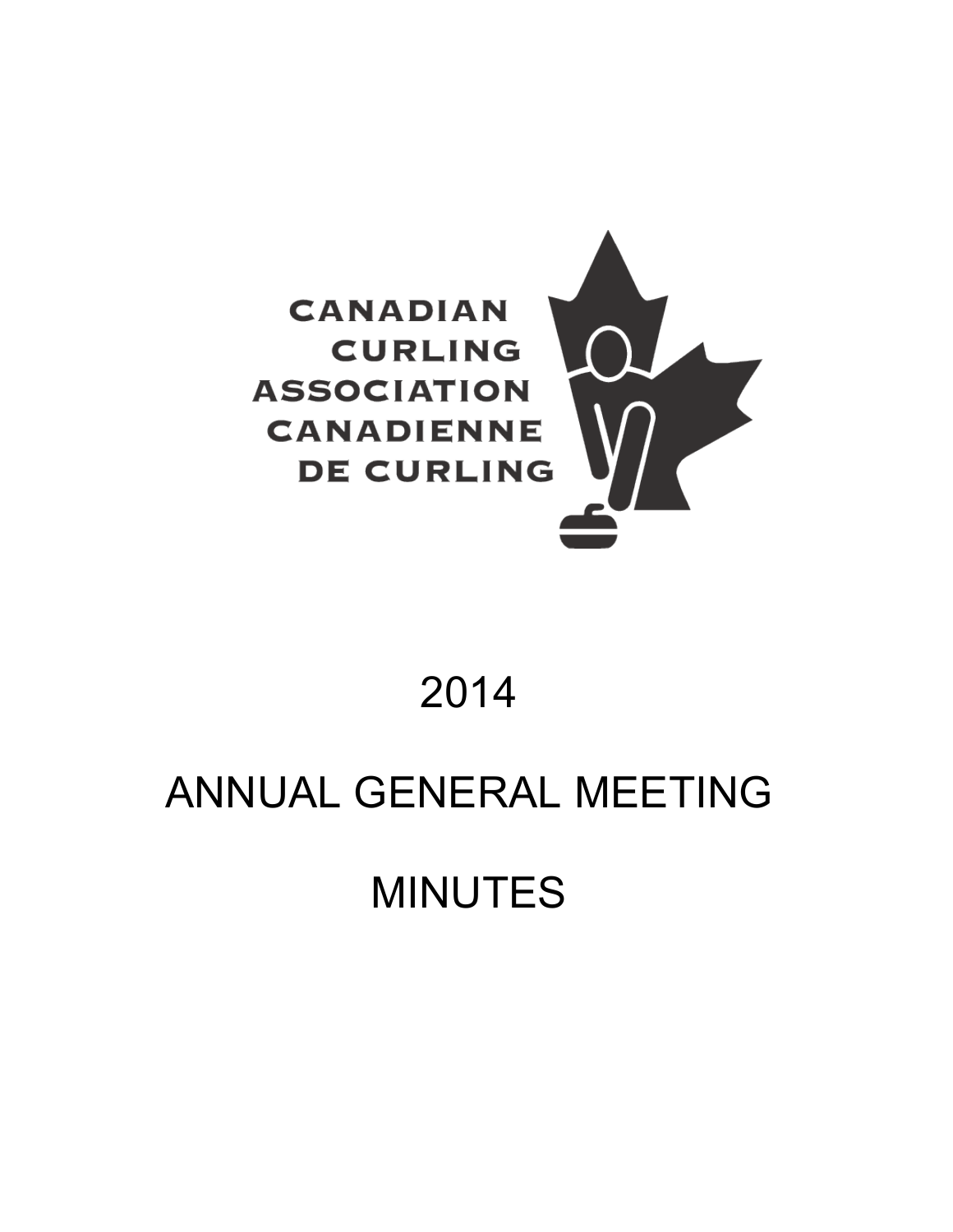# **CANADIAN CURLING ASSOCIATION ANNUAL GENERAL MEETING CROWNE PLAZA FALLSVIEW, NIAGARA FALLS, ONTARIO FRIDAY, AUGUST 29, 2014**

#### **Chair: Hugh Avery ATTENDANCE:**

#### **Member Association Voting Delegates**

Gary Oke (NF and Labrador) **Harry Daemen(Nova Scotia)** Harry Daemen(Nova Scotia) Susan Curtis (NF and Labrador) Chris Manuge (Nova Scotia) George Koke (Prince Edward Island) Jean Lamère (Quebec) Angela Hodgson (Prince Edward Island) Serge Brazeau (Quebec) Damien Lahiton (New Brunswick) Michael Szajewski (Northern Ontario) Darren Eaton (New Brunswick) Marion Clark (Northern Ontario) Gord Gark (Ontario) Marg Mayotte (Saskatchewan) Dale Curtis (Ontario) Dennis Smith (Saskatchewan) Roy Van Kommer (Manitoba) Terry Vandale (British Columbia) Kim Warburton (Manitoba) Scott Braley (British Columbia) Joan Westgard (Alberta) Karen Costello (Nunavut) Maureen Miller (Northwest Territories) Peter Mackey (Nunavut) Janie Hobart (Northwest Territories)

#### **CCA Board**

Hugh Avery (Chair) Lena West, Governor Elaine de Ryk, Governor **Peter Inch, Governor** Ron Hutton, Governor **National Accord Contract Contract Accord Provident** Yves Maillet, Governor

#### **Observers**

Jeremiah Anderson (NSCA) and the Amber Holland (SCA) Kyle Kugler (NWTCA) Brad Gibb (NACA) Craig Baker (Curl MB) Leslie Kerr (NOCA) Jennifer Ferris (OCC)<br>
Marg Maranda (NBCA) Stephen Chenier (OCA)<br>
Marc-André Robitaille (C Amy Duncan (PEICA) **Resource** Resby Coutts (MA Resource) John Shea (OCA)<br>
Scott Comfort (Candidate for Election) Laura Lochanski (NACA & CCA Pa Jerry McCann (Candidate for Election)

#### **CCA Staff**

Greg Stremlaw **Pat Ray** Karen Ryan Gerry Peckham Danny Lamoureux Warren Hansen

Dan Kleinschroth (Alberta) Ellen Johnson (Yukon) *– also carried proxy*

Marilyn Neily (Vice Chair) Marilyn Neily (Vice Chair) Cindy Maddock, Governor Bob Osborne, Governor Shirley Osborne, Governor

Marc-André Robitaille (Curling Quebec) Laura Lochanski (NACA & CCA Past Chair) Liz Goldenberg (Candidate for Election) Graham Prouse (WCF & CCA Past Chair)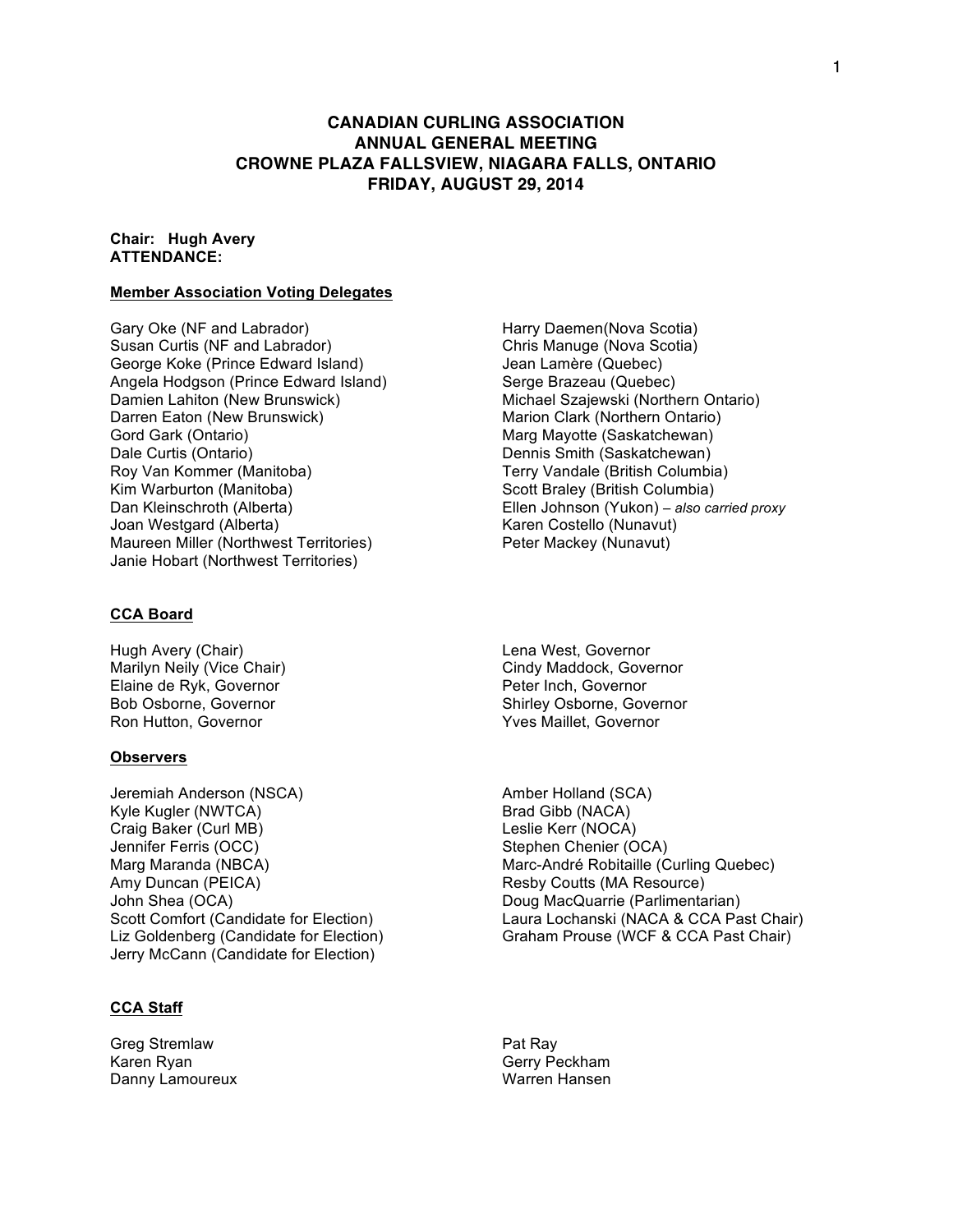### **1.0 CALL TO ORDER AND WELCOME**

Chair Hugh Avery called the 2014 CCA Annual General Meeting to order at 9:00 a.m. and welcomed everyone present.

Greg Stremlaw, Chief Executive Officer, reported that the official Notice of Meeting had been emailed to all concerned on May 16, 2014.

#### **2.0 CREDENTIALS OF DELEGATES AND QUORUM**

Greg polled the meeting for voting delegates and a total of 38 votes were recorded (including 1 proxy carried by Ellen Johnson for the YCA).

#### **3.0 ELECTION OF GOVERNORS TO THE CCA BOARD**

The election was conducted under the supervision of CCA Governance Committee Chair Bob Osborne. He advised that Past Chairs Laura Lochanski and Graham Prouse had been appointed scrutineers for the election.

Election of Male Governor (4-Year Term) Candidates: Scott Comfort (SK) and Jerry McCann (NB) Ballots were distributed and Scott Comfort was elected.

Election of Female Governor (4-Year Term) Candidates: Liz Goldenberg (BC) and Maureen Miller (NT) Ballots were distributed and Liz Goldenberg was elected.

Newly-elected Governors Scott Comfort and Liz Goldenberg were congratulated, welcomed to the CCA Board of Governors and presented with their crests. Each of the candidates spoke to the MA representatives and thanked the delegates for their support.

**MOTION: AGM 2014.01** Moved by Ron Hutton (CCA Governor), seconded by Michael Szajewski (NOCA), that the election ballots be destroyed.

**CARRIED**

### **4.0 MINUTE OF SILENCE FOR DECEASED MEMBERS**

A moment of silence was observed in respect for members of the curling fraternity who had passed away since the last AGM.

#### **5.0 APPROVAL OF AGENDA**

**MOTION: AGM 2014.02** Moved by Terry Vandale (Curl BC), seconded by Chris Manuge (NSCA), that the agenda be approved as circulated.

**CARRIED**

#### **6.0 APPROVAL OF MINUTES FROM THE 2013 ANNUAL GENERAL MEETING**

**MOTION: AGM 2014.03** Moved by Jean Lamère (Curling Quebec), seconded by Marion Clark (NOCA), that the Minutes of the 2013 Annual General Meeting be approved.

**CARRIED**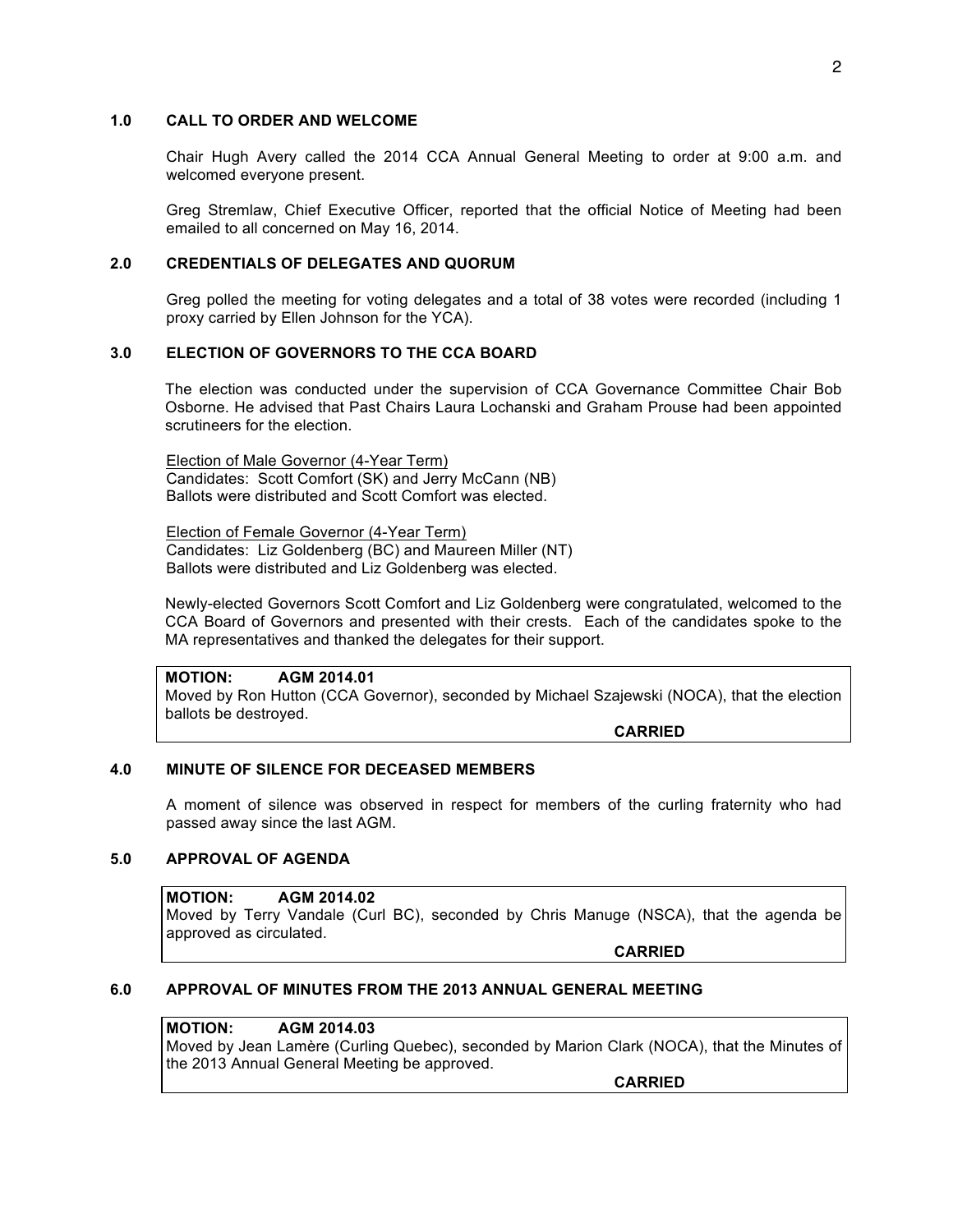## **APPROVAL OF MINUTES OF FEBRUARY 2, 2014 SPECIAL MEETING**

# **MOTION: AGM 2014.04**

Moved by Elaine de Ryk (CCA Governor), seconded by Chris Manuge (NSCA), that the Minutes of the February 2, 2014 Special Meeting be approved.

**CARRIED**

#### **7.0 BUSINESS ARISING FROM MINUTES**

There was no business arising from the minutes of the 2013 Annual General Meeting or the February 2, 2014 Special Meeting.

#### **8.0 CORRESPONDENCE**

Chair Ron Hutton reported that correspondence to the Association is handled on a daily basis through the CCA's national office in Ottawa.

#### **9.0 REPORT OF THE PRESIDENT** (See Addendum)

#### **10.0 REPORTS OF THE BOARD OF GOVERNORS**

In addition to the written material contained in the meeting book, each Governor gave a verbal report on their activities during the past season.

# **11.0 BUSINESS ARISING FROM NATIONAL CURLING CONGRESS**

### **1) CANADIAN MIXED DOUBLES CURLING TRIALS**

#### **MOTION: AGM 2014.05**

**Moved by Peter Inch (CCA Governor), seconded by Shirley Osborne (CCA Governor), that the Canadian Mixed Doubles Trials continue to be held in the 2014 – 2015 curling season and, therefore, extend the two-year trial approved under AGM Motion 2012.08 for one more year.**

#### **CARRIED**

#### **2) POLICY FOR RESIDENCY REQUIREMENTS IN A NATIONAL CHAMPIONSHIP**

# **MOTION: AGM 2014.06**

**Moved by Terry Vandale (Curl BC), seconded by Jean Lamère (Curling Quebec) that the Policy for Residency Requirements in a National Championship be amended as reflected in the document circulated in advance of the AGM and further amended during the 2014 Business Session.**

*(See Addendum for copy of Policy)* **CARRIED**

#### **3) AGE ELIGIBILITY FOR THE CANADIAN JUNIORS**

# **MOTION: AGM 2014. 07**

**Moved by Cindy Maddock (CCA Governor), seconded by Lena West (CCA Governor) that the age eligibility for the Canadian Juniors be changed from 20 years of age and under as of December 31st of the prior year to the Canadian Junior Championships, to 20 years of age or under as of and including June 30th of the year prior to the Canadian Junior Championships. The age eligibility will be in effect for the 2016 Canadian Juniors and onwards. Therefore, athletes eligible for the 2016 Canadian Juniors will have to be born on or after July 1st, 1994.**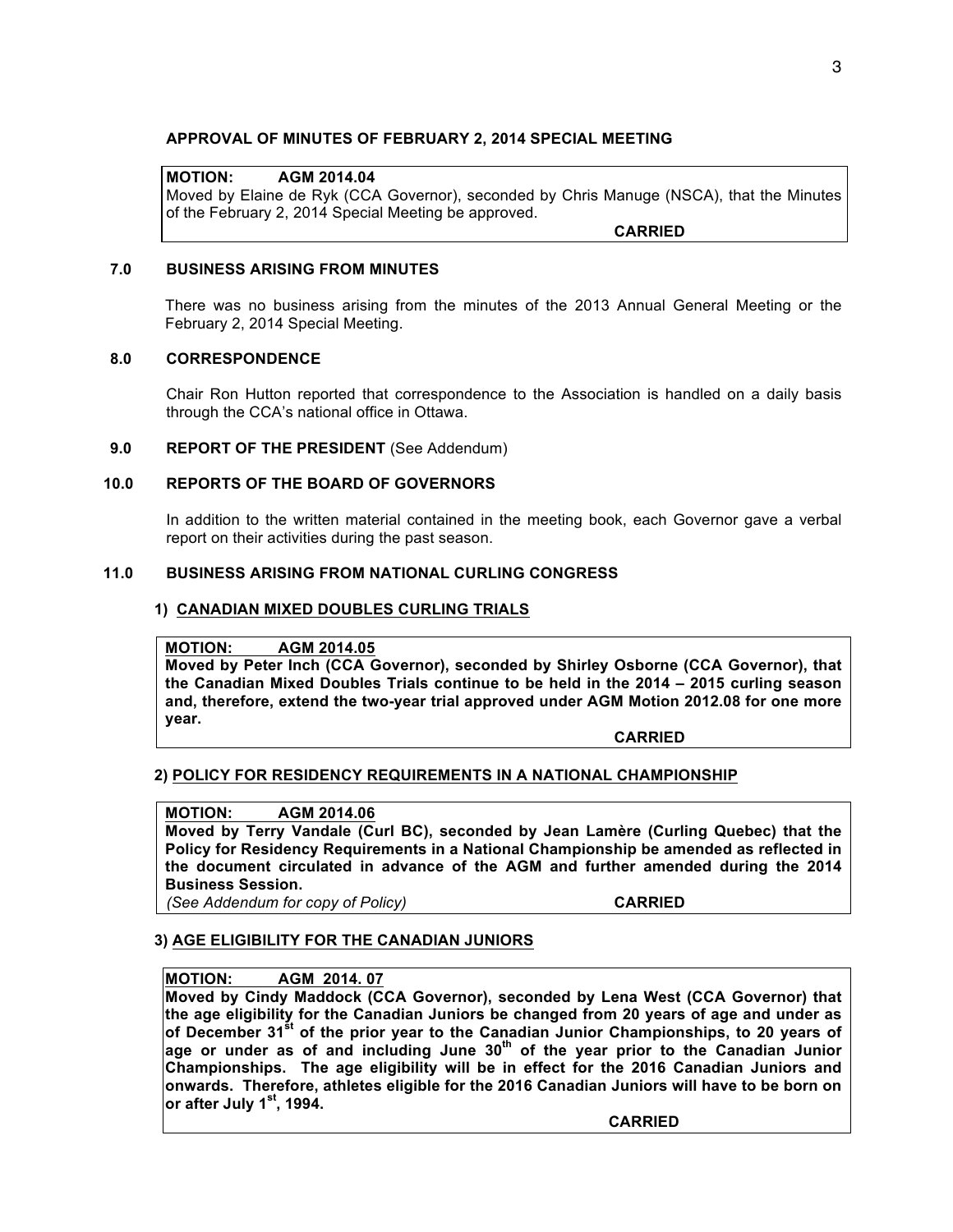### **4) RULE BOOK FOR CURLING 2014-2018**

### **MOTION: AGM 2014.08**

**Moved by Bob Osborne (CCA Governor), seconded by Yves Maillet (CCA Governor) that the Canadian Curling Association's Rule Book for Curling be updated and implemented for the period of 2014-2018. CARRIED** 

# **5) CCA COMPETITOR FEE**

**MOTION: AGM 2014.09 Moved by Shirley Osborne (CCA Governor), seconded by Peter Inch (CCA Governor) that the CCA's competitor fee to participate in any event leading to any national championship be set, per event entered, on the following 5-year plan: \$36.00 (2015-2016)**

**\$39.00 (2016-2017) \$42.00 (2017-2018) \$45.00 (2018-2019) \$48.00 (2019-2020)**

**It is understood that this motion does not apply to the Mixed Doubles Curling Trials. CARRIED** 

# **6) INDIVIDUAL MEMBERSHIP FEE**

# **MOTION: AGM 2014.10**

**Moved by Yves Maillet (CCA Governor), seconded by Bob Osborne (CCA Governor) that the Canadian Curling Association implement a new Membership Affiliation Model that reflects a member fee instead of a per sheet assessment, effective with the 2015-2016 curling season, as follows:** 

**\$3.00 (2015-2016) \$3.50 (2016-2017) \$4.00 (2017-2018)**

#### **AMENDED MOTION:**

**Moved by Marion Clark (NOCA), seconded by Gordon Gark (OCA) that the CCA develop a new Individual Membership Fee (IMF) Affiliation Model for implementation for the 2015- 2016 season to be presented for ratification of the Member Associations and CCA Board of Governors by December 15, 2014. CARRIED** 

#### **7) FORMAT FOR THE CANADIAN MIXED AND CANADIAN SENIORS**

#### **MOTION: AGM 2014.11**

**Moved by Janie Hobart (NWTCA), seconded by Gary Oke (NLCA) that the format for the Canadian Mixed and Canadian Seniors be changed to a two-pool format that would include 7 teams in each pool, reducing the duration of both of the events by a minimum of two days, and for both championships to only play 8-end games during said competitions. With this format change, be it further resolved that a team from each of the 14 Member Associations of the Canadian Curling Association (CCA) be permitted direct entry into the Canadian Mixed and Canadian Senior Men's and Women's Curling Championships. Pending agreement by established Host Committees who have already agreed to a format hosting agreement, this change will be in effect for the 2014-2015 season.**

**If any Host Committee that is already under contract is unable to accommodate this change for the Canadian Mixed or Canadian Seniors, the revised format will be implemented at the next available championship year onwards.**

**CARRIED**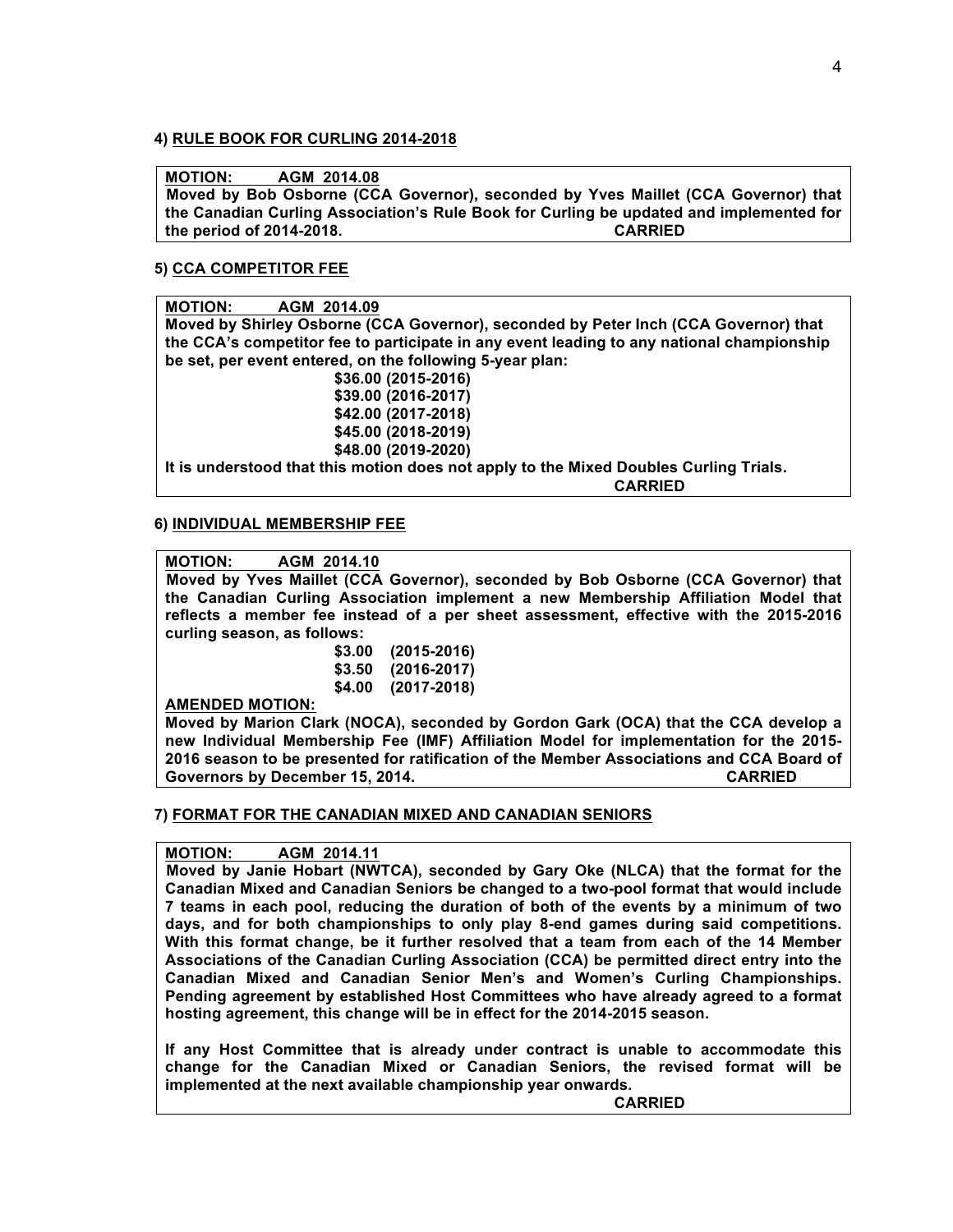# **8) RESOURCES FOR RELEGATED TEAMS**

#### **MOTION: AGM 2014.12**

**Moved by Maureen Miller (NWTCA), seconded by Janie Hobart (NWTCA) that the Canadian Curling Association investigate resources to be accessible only to the teams who compete in the territorial/provincial championships leading to the relegation event at the Scotties and Brier. The resources would be used for, but not limited to, assistance with travel to spiels, specialized coaching, entry fees and for other identified team development. The CCA shall report back to the membership on this matter at the 2015 NCC.**

**CARRIED** 

#### **12.0 MOTION TO APPROVE THE 2013-2014 AUDITED STATEMENTS**

#### **MOTION: AGM 2014.13**

Moved by Cindy Maddock (CCA Governor), seconded by Yves Maillet (CCA Governor) that the audited financial statements for 2013-2014 be approved as presented.

**CARRIED**

#### **13.0 CONFIRMATION OF AUDITOR'S APPOINTMENT**

#### **MOTION: AGM 2014.14**

Moved by Cindy Maddock (CCA Governor), seconded by Peter Inch (CCA Governor) that Collins Barrow, Chartered Accountants, Ottawa, be appointed auditors of the Canadian Curling Association for the 2014-2015 fiscal year.

**CARRIED**

#### **14.0 MOTION TO RATIFY THE ACTIONS OF THE CCA BOARD OF GOVERNORS**

# **MOTION: AGM 2014.15**

Moved by Dale Curtis (OCA), seconded by Jean Lamère (Curling Quebec) that the actions of the CCA Board of Governors for 2013-2014 be ratified.

**CARRIED**

#### **15.0 AWARDS PRESENTATION**

On behalf of Association members, Shirley Osborne, Chair of the Awards and Hall of Fame Committee, presented tokens of appreciation to Governors Elaine de Ryk and Ron Hutton, who were completing their tenure on the CCA Board. Both Governors were given the opportunity to speak to the assembly. Hugh Avery was also presented with a token of appreciation to commemorate his year as Chair of the CCA Board of Governors.

#### **16.0 NEW BUSINESS**

#### **16.1 Chair and Vice Chair for 2014/2015**

It was announced that the CCA Board of Governors had elected Marilyn Neily as Chair and Bob Osborne, Vice Chair of the Canadian Curling Association for 2014 - 2015. Both Marilyn and Bob addressed those in attendance confirming their commitment to work hard on behalf of the membership and the sport during the next year .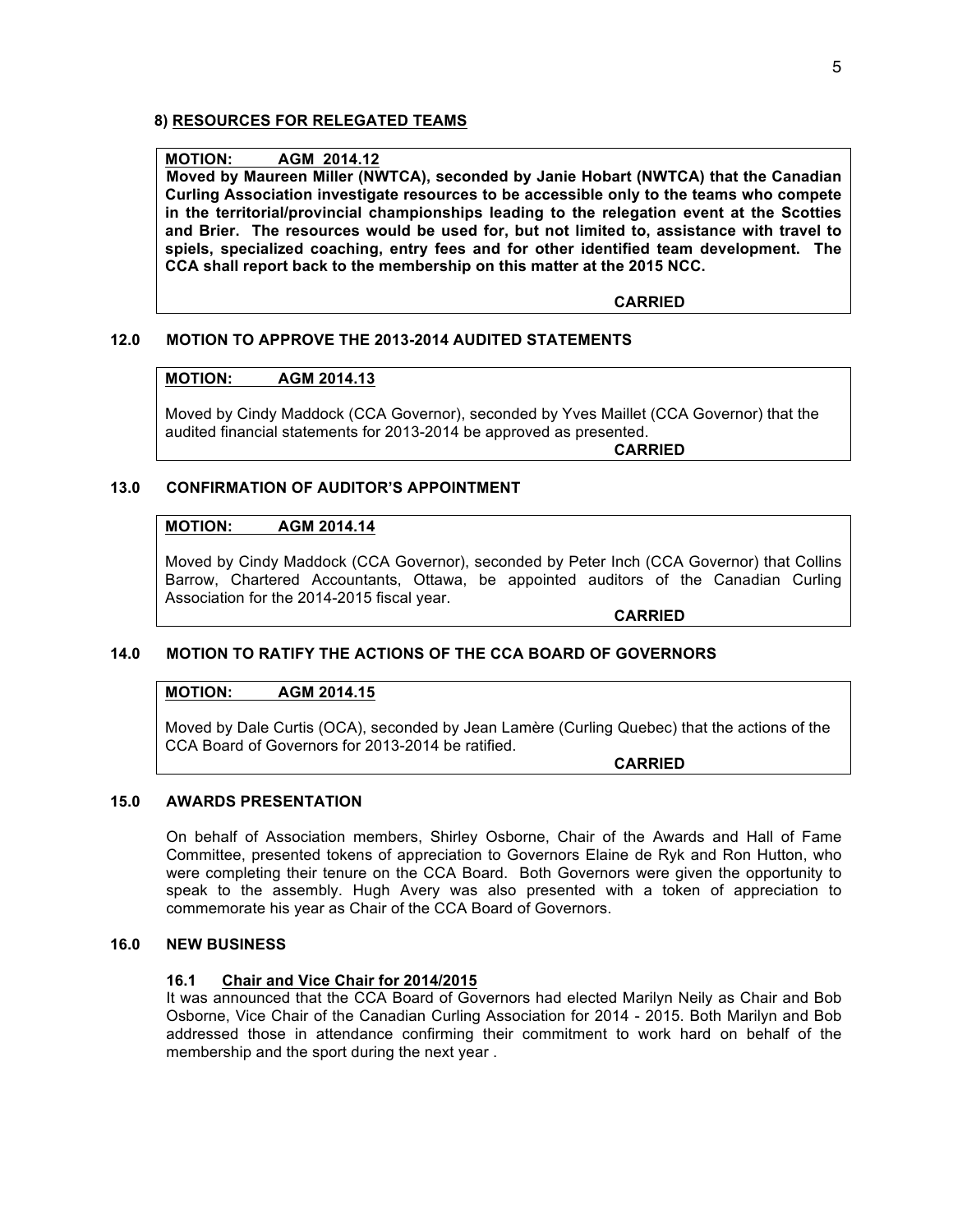#### **17.0 DATE AND LOCATION OF NEXT ANNUAL GENERAL MEETING**

Chair Hugh Avery reported that during discussions held with the voting delegates at yesterday's private meeting, it was decided that the next CCA AGM (to conduct the order of business as outlined in the Bylaws including the appointment of the auditor) would be held via teleconference on Wednesday, September 15, 2015.

The 2015 National Curling Congress will be held mid to late June (specific date and location to be confirmed by the CCA in the coming weeks).

### **18.0 ADJOURNMENT**

Chair Hugh thanked everyone for their attendance and participation at the 2014 National Curling Congress and AGM.

Having completed all business on the agenda, Elaine de Ryk (CCA Governor) moved and Karen Costello (NCA) seconded that the meeting adjourn.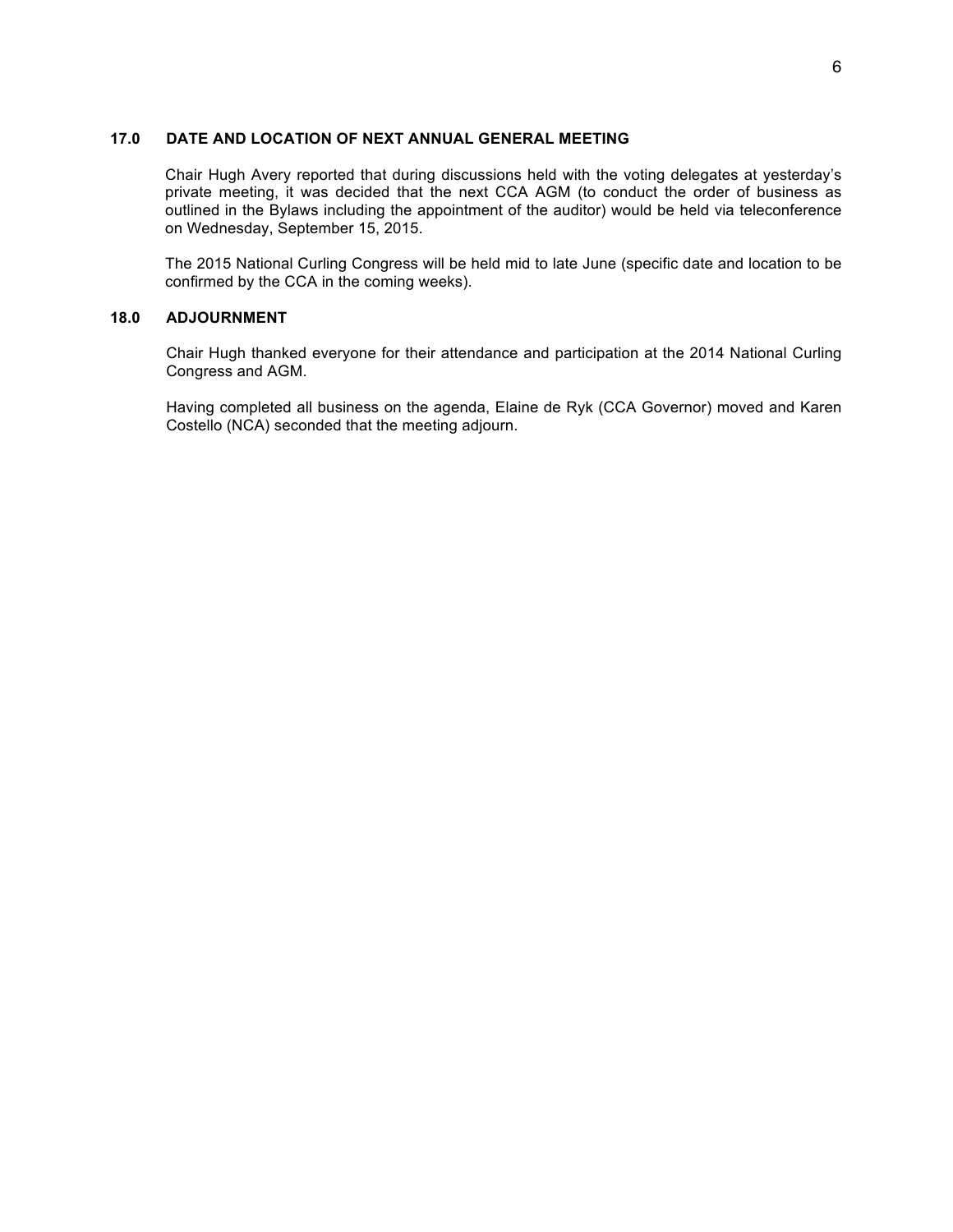# **A D D E N D U M**

- CHAIR'S REPORT, CCA BOARD OF GOVERNORS
- RESIDENCY POLICY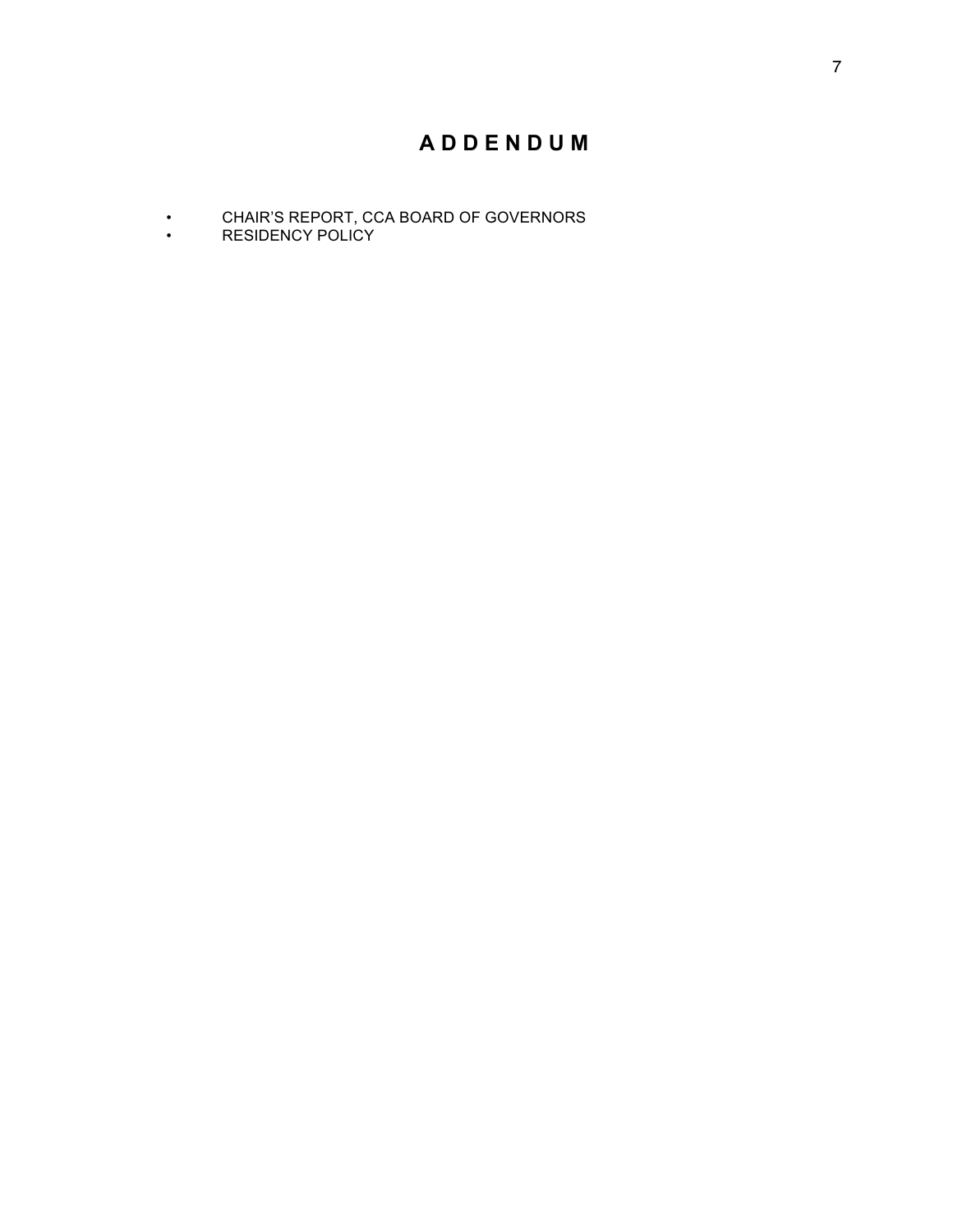#### **CCA BOARD OF GOVERNORS CHAIR HUGH AVERY 2013-2014 REPORT**

What we traditionally do for this report is tell you what we have done throughout the year and, at the top of my list is, I did not prepare a report to give you today so I am going to wing it.

Obviously, as Chair, you have an incredibly busy season – you are going from one place to another. I have attended the Continental Cup in Las Vegas, where Warren and his group put on quite a show. Having Vegas show girls take out the teams was something I'd never seen in a curling venue before so that was interesting! They did a fabulous job there. I went to the Juniors in Liverpool where the folks down there put on an incredible show. The Scotties were in Montreal – it was nice to take an event to Quebec and it was great to be there. Jean Lamère helped me with my limited French so I say to my official translator, Jean, thank you. Before that we had a tremendous event, the Curling Trials, in Winnipeg where I got to hang out with my friends Kim and Rob. You did a tremendous job. It was my first time in Winnipeg and now I understand why you have to stay inside when you go from one venue to another – it may have been cold outside but their hearts were very warm so thank you for having me in your community. It was great to be there.

I got to go to the Olympics this year and, as many of you would think, it was a complete dream to be there and then see our teams do as well as they did. As I indicated at the Hall of Fame Banquet, I was getting ill because of the nerves during the Semi Final games. It is scary to watch one of those games but it was incredibly fun. My final event for the year was the Ford World Women's in Saint John, New Brunswick where Jeff Lacey and his team of volunteers put on a great show.

In addition to being Chair of the Board I also chaired the CEO Compensation Committee, the Appointments Suggestion Committee and I've been an international delegate to the World Curling Federation. It gives me a great deal of pride to represent the entire CCA at the world level. It has been a thrill and I thank everyone for that opportunity.

I thank my Governors for all of their support to me as Chair. I will have the opportunity to say a few things more about the Governors later in the meeting so I'll keep this portion of my remarks brief and move on to having the Governors give you their individual reports.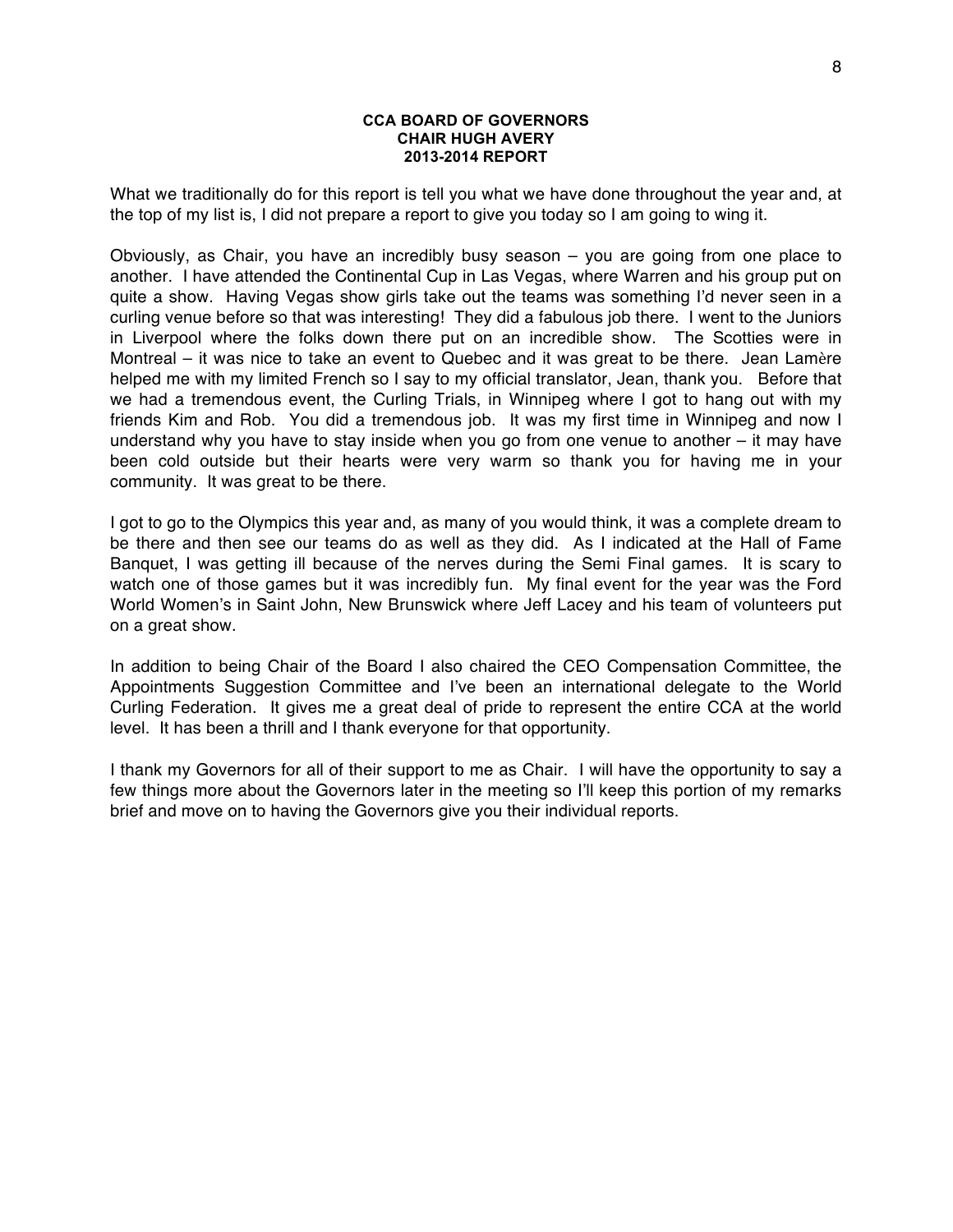# **POLICY FOR RESIDENCY 2014 – 2015 CURLING SEASON**

All national curling championships involve the participation of teams that are made up of individuals who are full time residents within the geographic area of each Member Association. To ensure that all individuals are treated equally, a policy has been established that clearly outlines what an individual must be able to provide to be considered a resident for playdown purposes.

**It is understood that an individual can only participate in one province/territory in any championship season. (Explanation – an individual may only participate in the playdown process in one Member Association in one championship year – this includes all championships that lead to a national event. These include Masters, Juveniles, The Travelers Club Championship, etc. It is understood that the Canadian Mixed, held in November, will be part of the previous year's group of competitions even though it is dated in the following year. For example – the 2015 Canadian Mixed held in November of 2014 will be considered a part of the 2013/14 Championship season for residency purposes.)**

**An individual must provide a minimum of three of the following four items to the Member Association (if requested) whose playdown structure he or she wish to enter:**

- **\*\* Current Drivers License (or valid travel picture ID) from that province/territory**
- **\*\* Current Health Care Card from that province/territory**
- **\*\* Letter from employer confirming employment within the province/territory**
- **\*\* Statement from landlord (if renting) or bank (if owned) confirming residency within the province/territory – a copy of a property tax invoice for non-mortgaged property is also adequate. Recommend a statutory declaration be obtained.**

Traditional, on-campus, full time students will be allowed to establish residency by providing a confirmation letter from their school's Registrar's Office confirming full time status and class enrollment for the academic year. This policy defers to the institution which the student attends in terms of defining full-time student status.

For Canadian Men's and Canadian Women's Championships, individuals MUST be permanent residents of the province/territory in which they wish to enter playdowns prior to September 1<sup>st</sup> of the year preceding the championship season (for example  $-$  Sept 1<sup>st</sup> of 2014 for the 2014/15 championship season). This time frame may be shortened in the following circumstances:

- Transfer due to employment
- School attendance
- Military service and transfer

Exemptions may be made in exceptional circumstances if granted by two Member Associations where:

- Individuals live within a short distance of a provincial/territorial boundary
- Part-time students
- An individual is based in two provinces/territories due to an employment situation

**(The individual must provide positive proof that their predominant employment from September 1st to March 31st, of the curling season the exemption is being requested for, will be located with the geographical area of the Member Association they wish to participate in\*).**